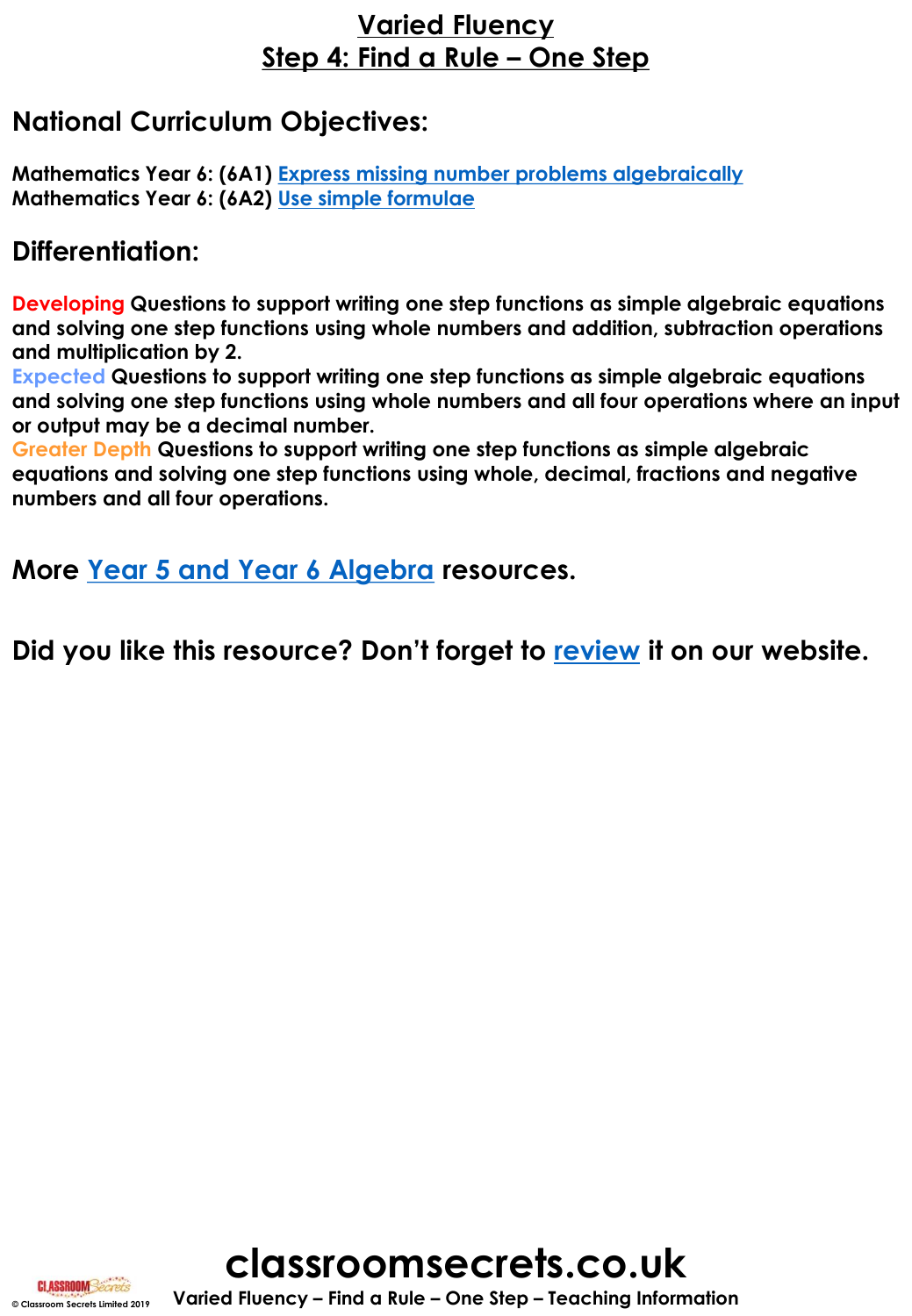

# **classroomsecrets.co.uk**

**© Classroom Secrets Limited 2019 Varied Fluency – Find a Rule – One Step – Year 6 Developing**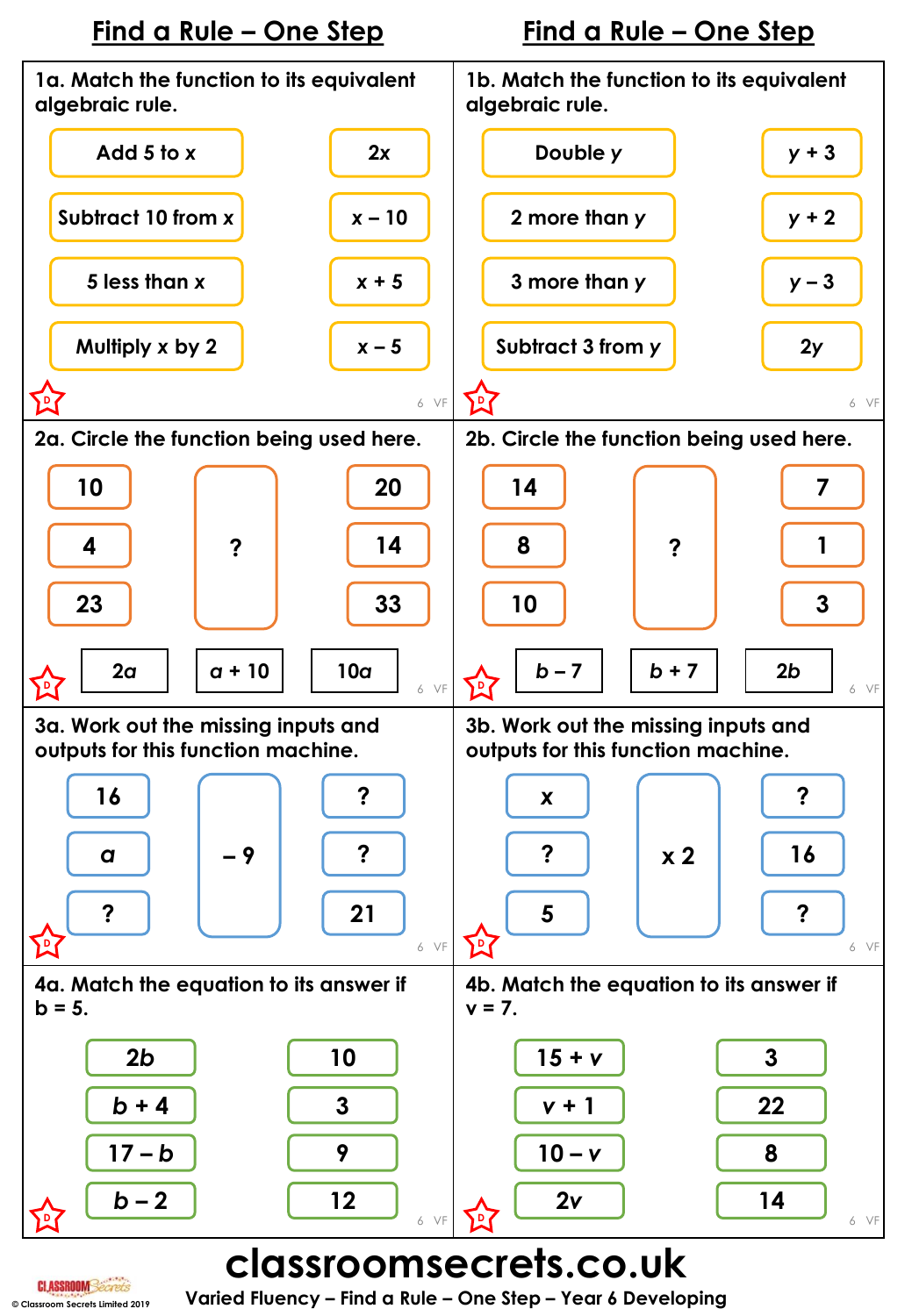## **Find a Rule – One Step Find a Rule – One Step**



# **classroomsecrets.co.uk**

**© Classroom Secrets Limited 2019 Varied Fluency – Find a Rule – One Step – Year 6 Expected**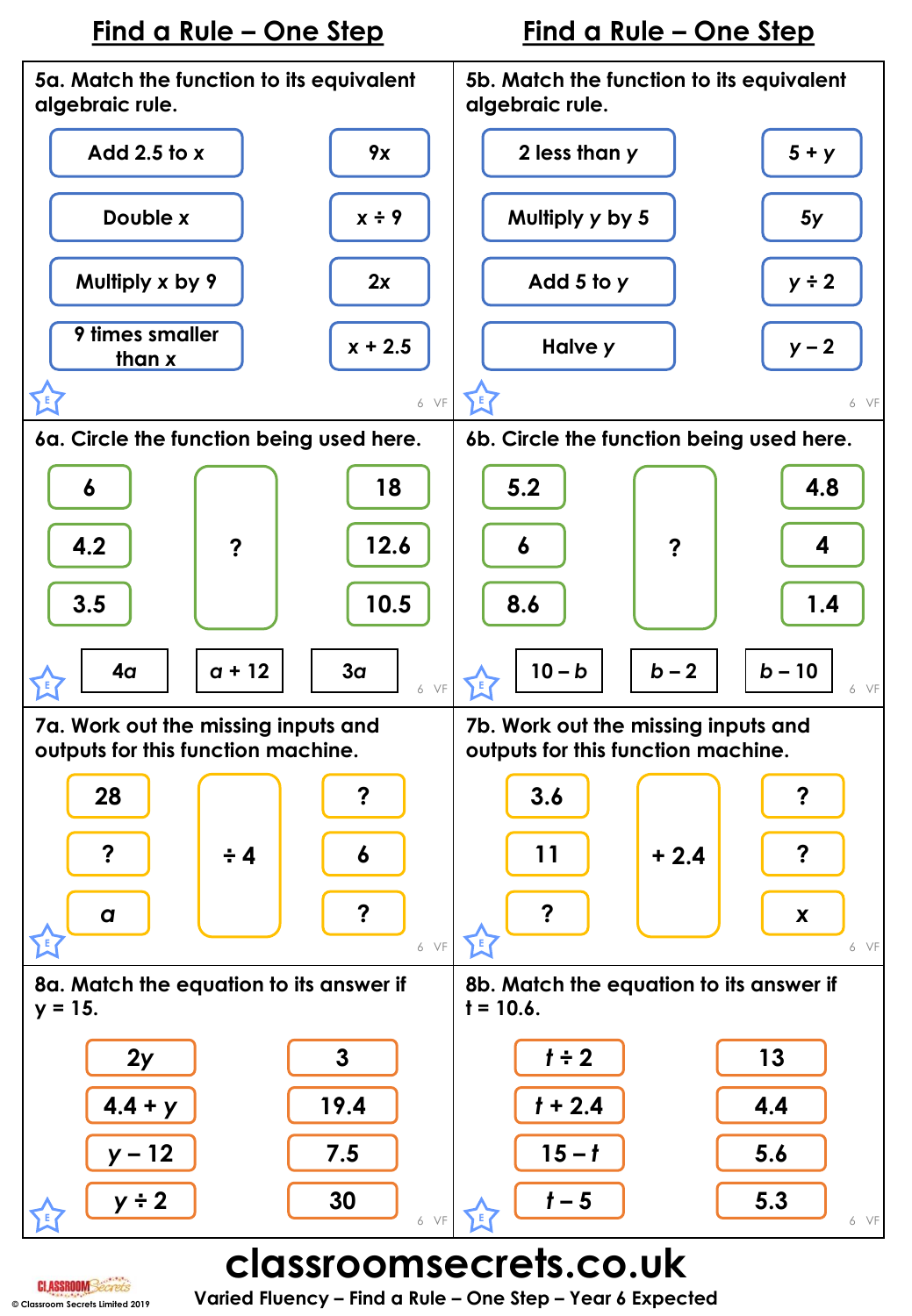



**classroomsecrets.co.uk**

**© Classroom Secrets Limited 2019 Varied Fluency – Find a Rule – One Step – Year 6 Greater Depth**